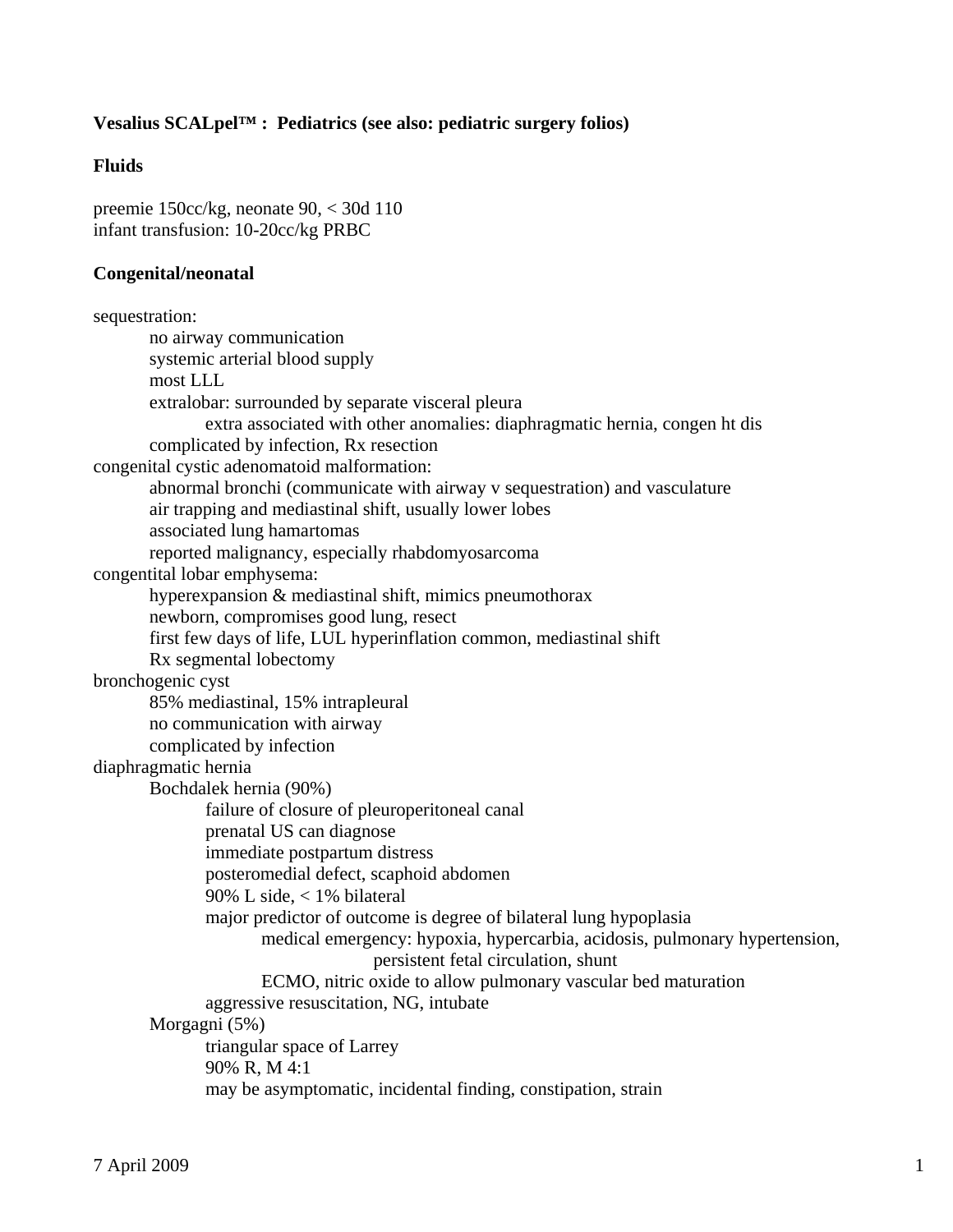most diagnosed in childhood

abdominal approach, minimally invasive increasingly used

esophageal atresia/tracheoesophageal fistula (TEF)

 6 patterns: proximal pouch with distal tracheoesophageal communication most common  $(85%)$ 

 esophageal interruption with no communication second most common (10%) multiple associated anomalies common

omphalocele, gastroschesis, congenital diaphragmatic hernia

VACERL defects

V vertebral 2%

A atresia/imperf anus 15%

C cardiac 35%

T T-E fistula

R renal/lower GU 5%

L limb  $2\%$ 

gassless, flat abdomen if no distal TEF

distal TEF: abdomen distended, respiratory distress

failure to pass NG to stomach (except H-fistula with continuous esophagus)

H-type: chronic cough, choking, recurrent pneumonia

R thoracotomy, retropleural dissection, single layer

complications: leak, stricture, reflux

omphalocele

defect through umbilicus, peritoneal covering

 55% associated anomalies/30% chromosome abnorm.: trisomy 13, 8 (lethal), 21, cardiac, **GU** 

 Beckwith-Wiedeman: macroglossia, islet cell hypertrophy, hemihypertrophy, Wilms kidney tumor, cardiac, GU

severity of anomalies determine repair:

mild: primary repair

moderate: stage repair

severe (lethal) palliate

staged closure

some associated malrotation

gastroschesis

associated with young maternal age

defect to R of umbilicus, no peritoneal covering

rare associated anomalies

small defect bowel can compress blood supply causing intestinal atresia

protect bowel: bowel bag, NG, enlarge defect laterally if necessary

assess possibility of primary repair v silo/staged reduction

reduction = controlled compartment syndrome

assess effect on respiration (most critical), renal perfusion

some associated malrotation

meconium ileus/cystic fibrosis

neonate meconium ileus, older fecal impaction

soap bubble appearance, extraintestinal calcification if perforation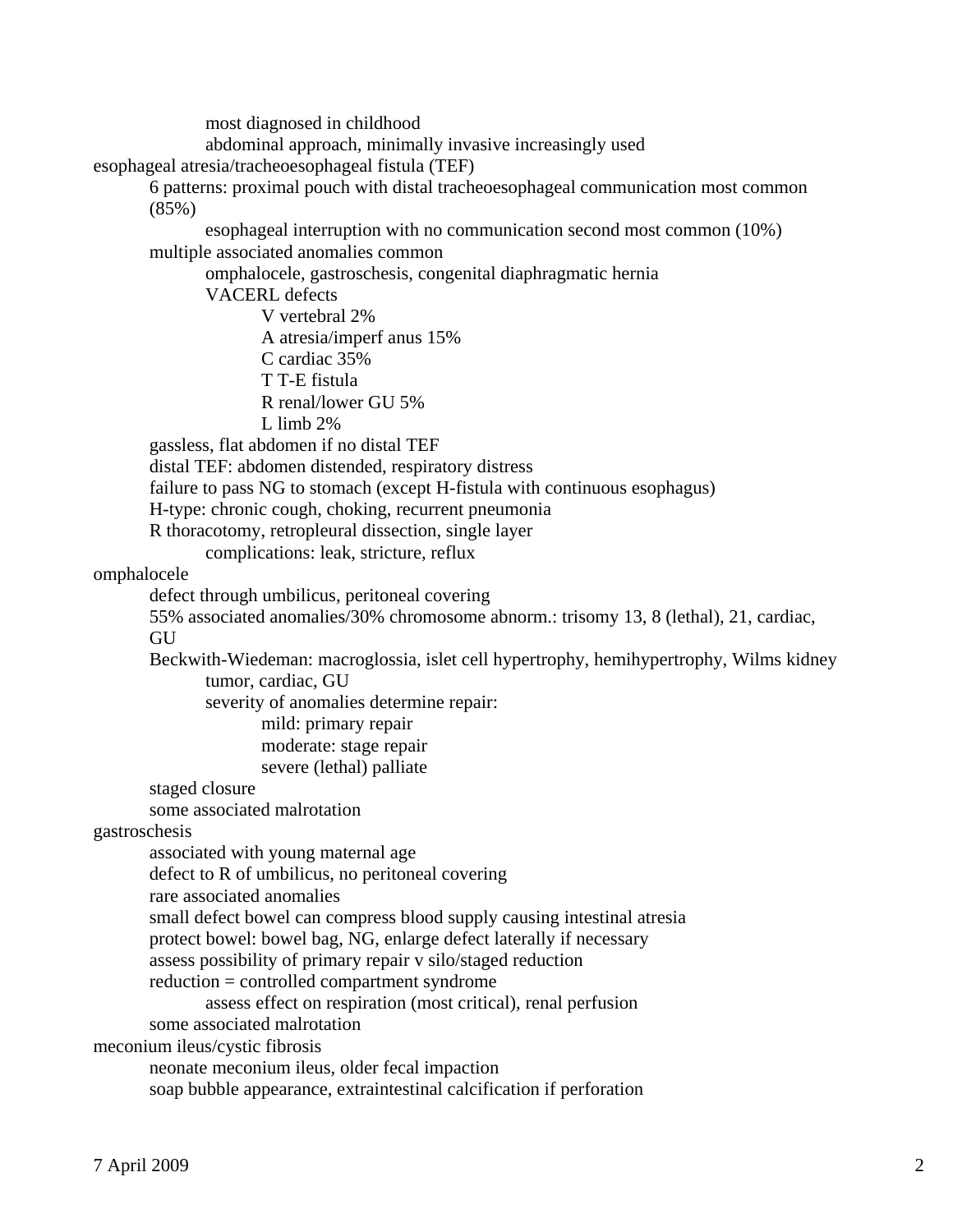mucomyst, fleets, gastrografin enema (not PO)

duodenal atresia/stenosis

failure to recanalize @ 8-10w

maternal polyhydramnios

mucosal web with normal wall most common

common association with trisomy 21, congenital heart disease, malrotation, second atresia

85% distal to papilla

bilious vomiting, double bubble sign on X-ray, no distal air

 (if distal air is present consider malrotation w volvulus v duodenal atresia, surgical emergency) Rx: duodeno-duodenostomy, instill saline distally to check for other atresias

malrotation/midgut volvulus

80% manifest in neonatal period

bilious vomiting

Ladd's bands compress duodenum

UGI gold standard for Dx  $(94\%$  sensitivity): corkscrew  $4<sup>th</sup>$  portion duodenum, reversal SMA/SMV

 Rx: release bands, straighten duodenum, place colon L, small bowel R, appendectomy midgut volvulus surgical emergency, commonly age 3w

jejuno-ileal atresia

few associations: Down's, heart, duodenal atresia

four types

I web

II fibrous cord

IIIa discontinuity

 IIIb discontinuity, failure of SMA formation, entire small bowel fed by iliocolic IV multiple atresias

in utero vascular accident, polyhydramnios prenatal US

late in development, so few associated anomalies

bilious emesis at 2d, distention, obstructive pattern

barium enema microcolon (unused), no reflux into small bowel

Rx: taper dilated proximal bowel to do anastomosis

 stomas, antegrade enemas to dilate bowel, conserve length, prevent short bowel necrotizing enterocolitis (NEC)

95% in preemie, bowel necrosis, first week, of unknown etiology

proposed etiologies: immature gut, premature feeding, colonized bacteria, stress

early Dx: feeding intolerance, distention, hematochesia

 late Dx: shock, DIC, acidosis, thrombocytopenia, pneumatosis, fixed loop (dead), gassless abdomen, portal v gas

non-operative management if non-toxic, no perforation

temporize with peritoneal drain, may be definitive

tenderness alone does not warrant surgery

operation: perforation, fixed loop, worsening; most patients need OR

Hirschsprungs

failure of distal colon innervation from neural crest cell migration

normal innervation progresses from cranial to caudal, no skip areas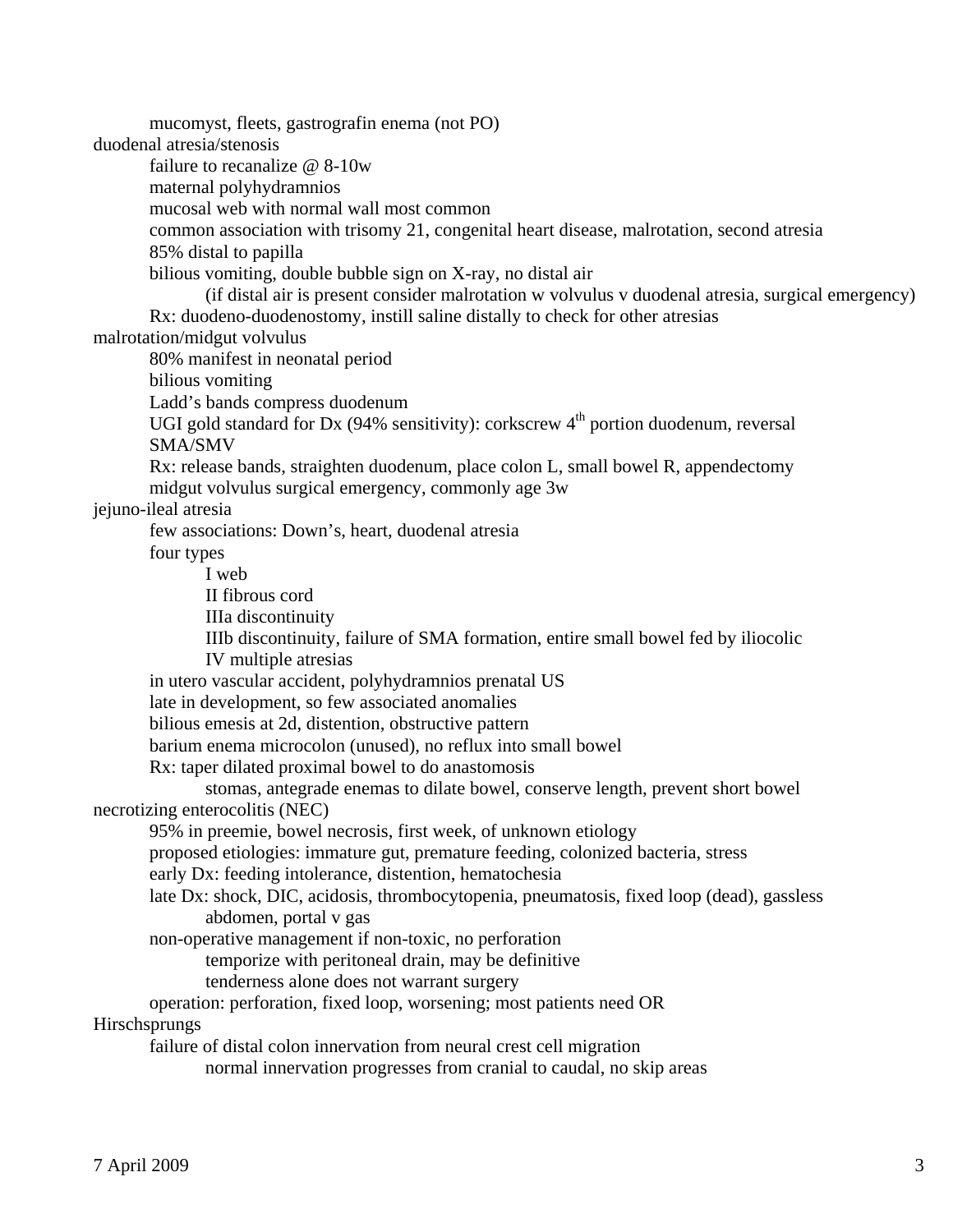absence of ganglion cells Meissner's, Auerbach's plexi (large nerve trunks present), failure of distal colon propulsive wave, relaxation of internal sphincter (unopposed sacras parasympathetics), functional obstruction rectosigmoid transition point most common presentation at any age, male, assoc w trisomy 21 neonate acute obstruction, no meconium 1<sup>st</sup> 24h, feeding difficulty, distention child: chronic constipation (1BM/2w) BE: contracted rectum, transition zone, dilated proximal colon full thickness trans-rectal suction Bx for Dx eliminate non-ganglionated segment, intraop (FS) Bx for transition zone leveling colostomy Soave, Duhamel pull through of ganglionated bowel (laparoscopic) primary pull thru less anastomotic disruption than staged? pre-op complication: Hirschsprung's associated enterocolitis (HAEC) post-op complications: anastomotic leak, incontinence, stricture, constipation most excellent results can be complicated by enterocolitis imperforate anus VACTERL complex of anomalies identify and treat life-threatening anomalies first then anoplasty in neonatal period colostomy rarely necessary high (above levators) or low (through levators) rectal stump determines repair strategy low stump: perineal anoplasty in the neonatal period high stump: staged, colostomy followed by anoplasty rectourethral/rectovesicle, vaginal, perineal fistula association fecal incontinence 30% after treatment of Hirschsprungs, imperforate anus; also spina bifida conservative bowel regimen often unsuccessful antegrade colonic irrigation through appendiceal orifice regain colonic tone 90% successful, 2/3 complete continence if unsuccessful need end colostomy **Infants/children**  circumcision decreases HIV, UTI, penile cancer, cervical cancer (not chlamydia)

pyloric stenosis

 4-6w, male 4:1, Caucasian, monozygous twins postprandial non-bilious projectile emesis, failure to thrive, dehydration FH 2X risk (mother also) Dx: palpable olive sometimes, 65% Dx by US v clinical exam alone, UGI rarely used now earlier referral pt in better shape: correct fluids and lytes before OR Rammstedt pyloromyotomy (open or scope) begin feeds 6h post op, progress over 24h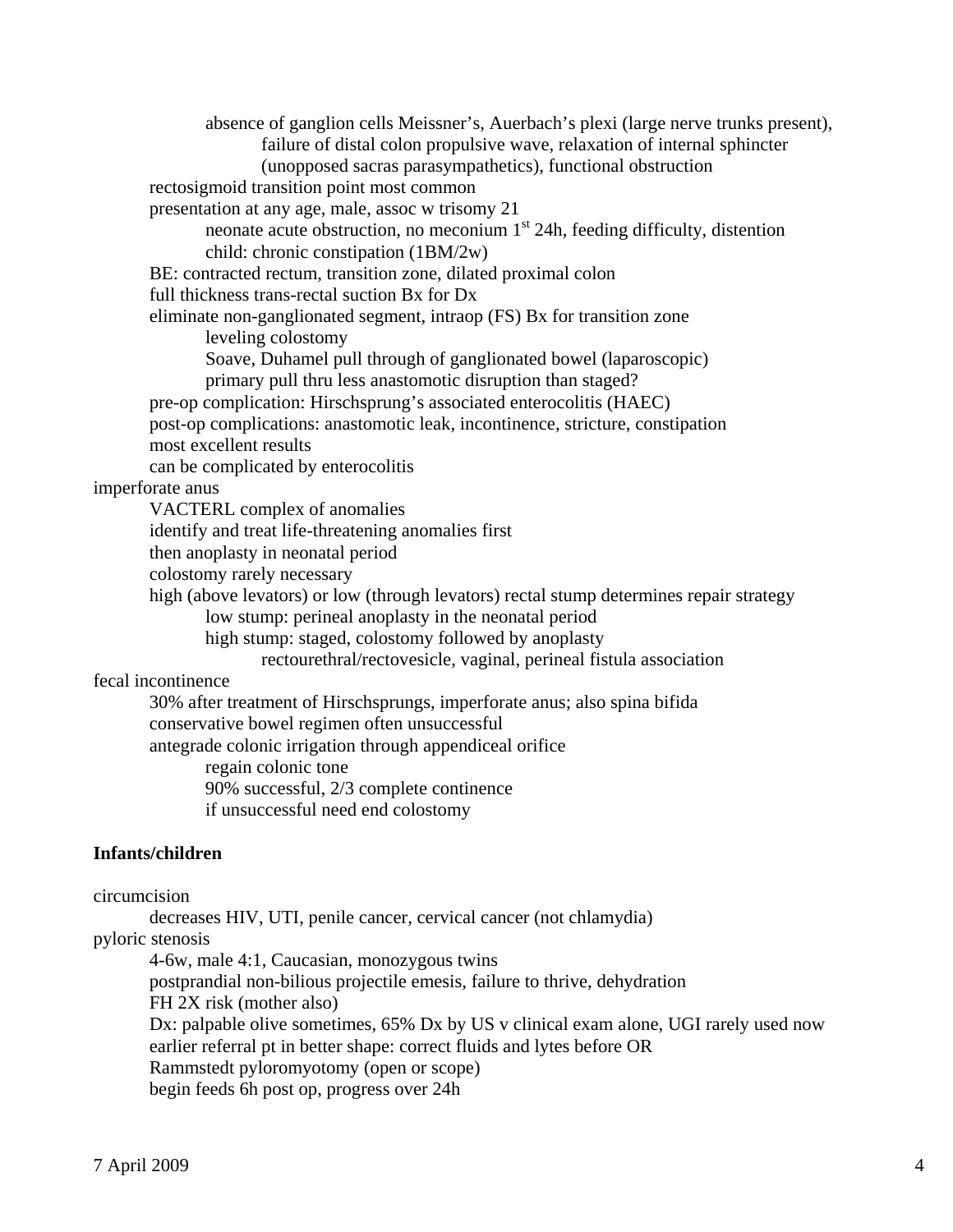65% PO vomiting normal intussusception most common cause intestinal obstruction 6mo-2y commonly occurs in  $1<sup>st</sup>$  year, males 3:2 idiopathic, hypertrophic lymphoid tissue after viral infection healthy infant with sudden progressive abdominal pain, distention, bloody/current-jelly stool (15%) 85% have mass, usually RLQ 95% occur at ileocecal valve < 10% lead point: Meckels, polyp, lymphoma, foreign body (adult 90% lead point, 50% malignant) Dx: US, BE Rx if no shock or peritonitis,  $pt < 2$ : air or contrast enema reduction, 85% success if shock/peritonitis, failed enema, OR: push, don't pull > 48h higher failure rate and perforation colonoscopy not indicated Meckels most prevalent congenital GI anomaly, 2%, M>F most common source occult GI bleed child, young adult juvenile polyps less common than Meckel's hernia/hydrocele 60% of inguinal hernias detected  $1<sup>st</sup>$  year, common in preemies no radiographic studies indicated Rx hi ligation of sac incarcerated: testicular atrophy most common complication hydrocele: enlarged scrotum with flat inguinal canal 90% resolve spontaneously, non-communicating < 12mo undescended testicle 3% higher incidence preemie, low birth weight undescended, agenesis, retractile, ectopic, atrophy (vascular accident, injury during herniorrhaphy) retractile 75% descend within 3 mo most undescended in inguinal canal reasons to do orchidopexy: cancer potential (40X), cosmesis, fertility, torsion, trauma cancer risk unchanged after orchidopexy, but allows surveillance testicular torsion most common cause of acute scrotum in child no radiographic studies indicated may be associated with appendix epiploica testis (Mullerian and mesonephric remnants), blue dot sign on transillumination, assoc w hydrocele surgical emergency: if in doubt, explore testicular atrophy most common complication biliary choledochal cyst: jaundice, RUQ pain, mass Dx: US, HIDA, ERCP Rx: resection, Roux-Y hepaticojejunostomy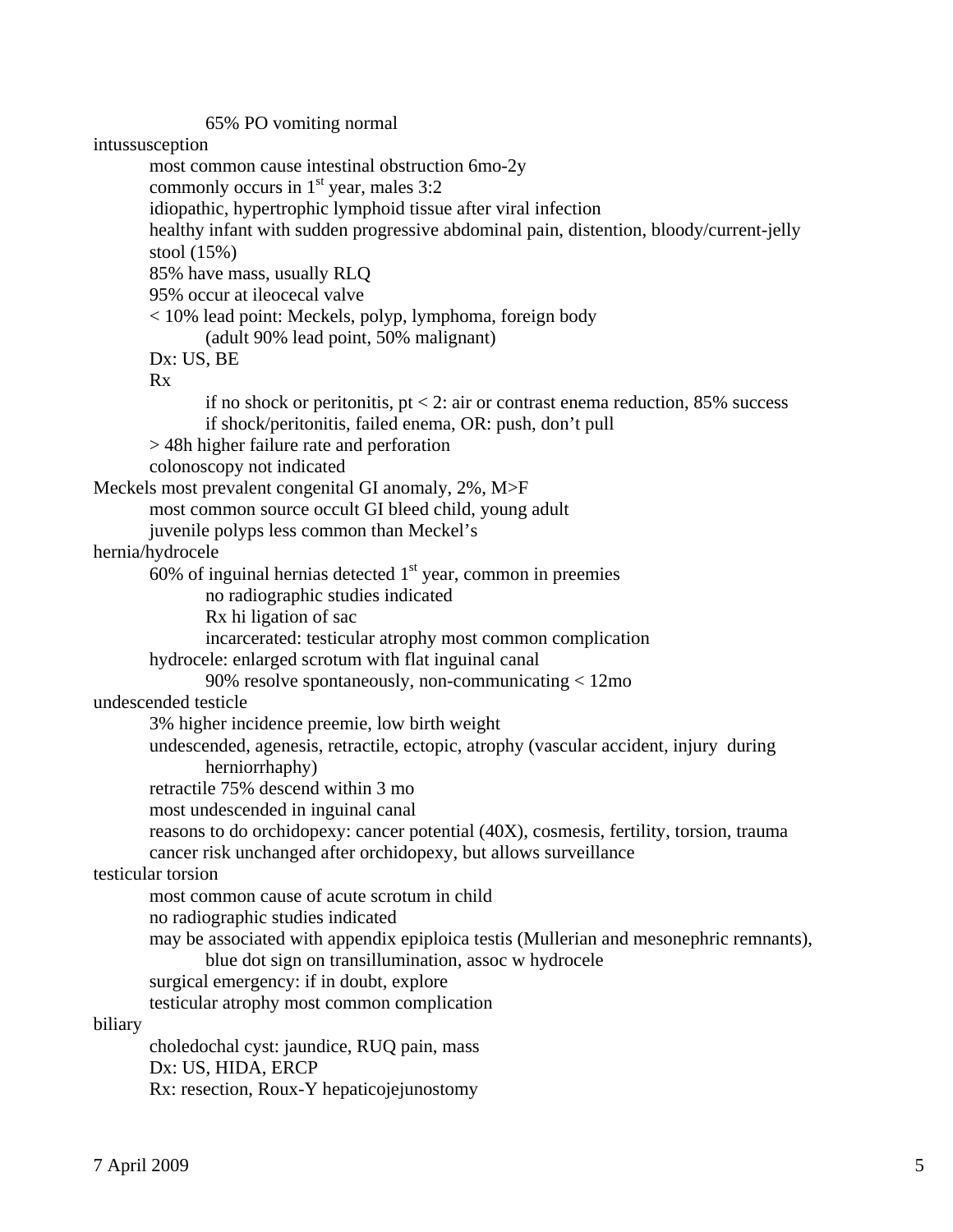stones: bilirubinate/hemolytic anemia: spherocytosis, sickle cell cholesterol: obesity, TPN, cystic fibrosis, choledochal cyst sclersoing cholangitis associated with inflammatory bowel disease biliary atresia: untreated death  $<$  2 Kasai procedure < 60d, 30% do not need transplant cirrhosis and portal hypertension remain problems **GERD**  common in infants, usually resolves by 15 mo vomiting, apnea (etiology of some sudden infant deaths?) most common symptoms also asthma, pneumonia, failure to thrive pH monitor best diagnostic test for reflux Rx conservative: position, medical Rx operative indications: near-SID episode, esophagitis, recurrent pneumonia, failure to thrive, do Nissen wrap neck mass lateral: lymphadenopathy, branchial cleft cyst/fistula, salivary gland Tb test, mono-spot or Ebstein-Barr titer, FNA, open Bx branchial cleft 1 to external auditory canal to ant to ear 2 thru carotid bifurcation into tonsilar fossa midline: lymph node, thyroglossal duct cyst, dermoid, thyroid 1% of thyroglossal duct cysts have aberrant thyroid tissue commonly  $2<sup>nd</sup>$  decade/10-20 thyroid scan pre-op to R/O lingual thyroid 25% may be lateral to midline posterior: lymph node, metastatic tumor, lymphoma (teen) lymphangioma/cystic hygroma multiloculated cyst due to lymphatic malformation neck most common, then axilla, extremity, trunk most common complication infection Rx goal: excise without sacrificing vital structures hemangioma most common soft tissue tumor of childhood (5-10% < 1Y olds) constellation of hamartomatous lesions arising from vascular tissue natural Hx: rapid growth, stable period, involution (most by 5y) pulse dye laser (target Hb) for superficial excise if complicated by rapid growth, bleeding, ulceration; failure of involution by school age **Malignancy**: leukemia most common malignancy

solid tumors (Wilms and neuroblastoma the two major tumors of children)

## Wilms (kidney)

most common (10%) abdominal tumor of childhood, average age 3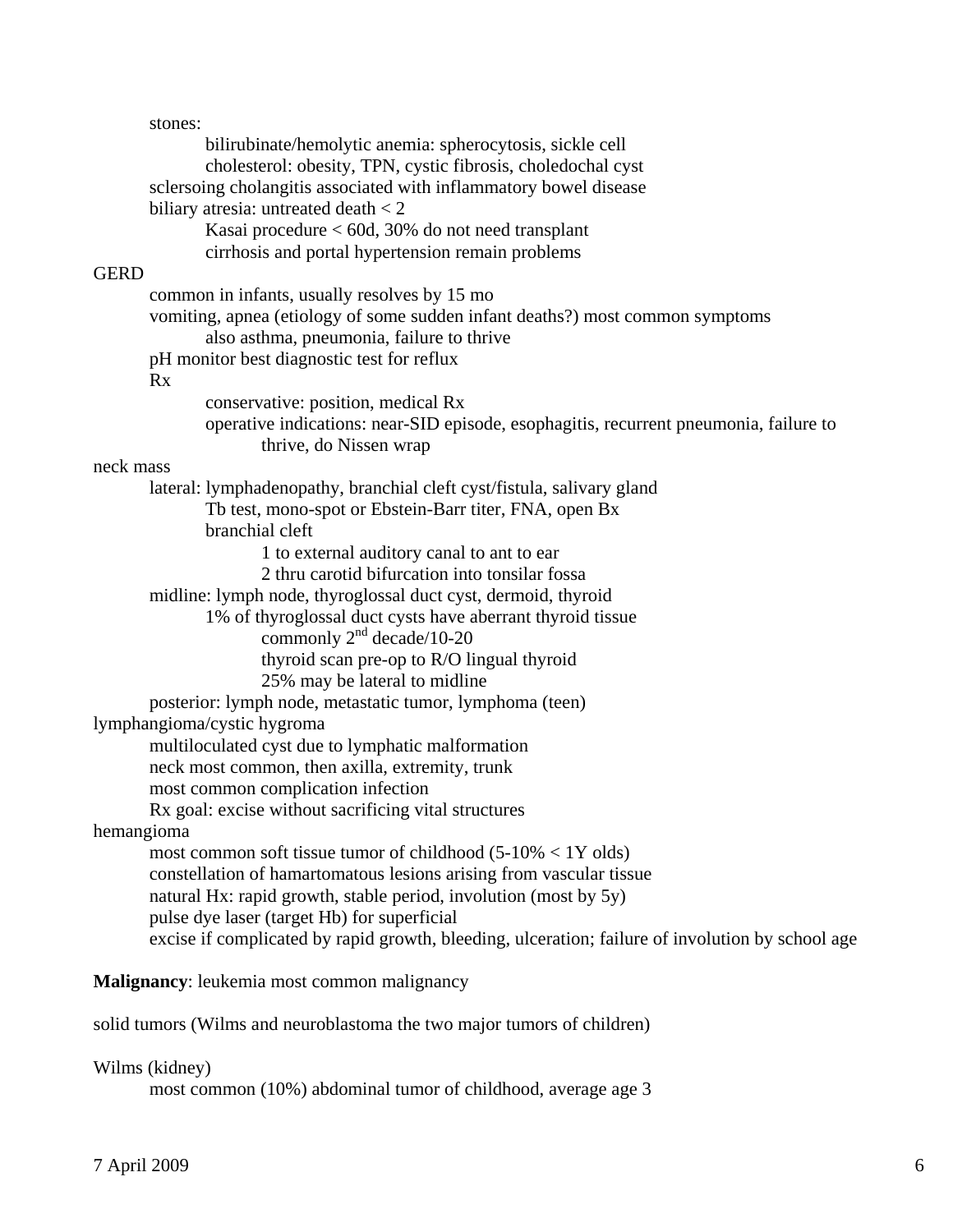asymptomatic abdominal mass, anorexia, fever, wt. loss, hematuria (10%, w trauma) Dx: CT, assess contralateral  $(5%)$  calyceal distortion on IVP extension to IVC, 5% metastatic at Dx (lung) majority are stage I or II and 90% have favorable histology no Bx prior to definitive Rx Rx: nephrectomy and chemo (doxycycline, actinomycin D, vincristine) radical nephrectomy for stage III, IV, unfavorable histology spillage most significant factor for poor outcome it is rarely necessary to resect other structures favorable histology overall survival 80% for all stages neuroblastoma most common solid tumor of childhood 80% younger than 2 younger better prognosis, increased VMA invade vertebral foramen 80% mets at Dx: bone, marrow, liver, nodes, lung 50% arise in adrenal, 24% paraspinal, 20% mediastinum, 4% cervical, 2% pelvis tumor products (VMA), CT no Bx prior to definitive Rx multimodality therapy including marrow transplant prognosis depends on age, stage, tumor biology young (< 1y) do better than older stage I 95% 5y II 80% III 35% IV 12% hepatoblastoma more common than hepatic cell carcinoma, better prognosis ovarian teratoma most common ovarian tumor of childhood (most during reproductive age) 70% benign under age 30; 3 germ layers cystectomy with ovarian preservation (open or laparoscopic) 4% of benign recur, 1% chance malignant transformation follow child with annual ultrasound sacrococcygeal teratoma 3 germ layers most benign (malignant endodermal sinus tumor, embryonal more in older child) intrapelvic, may have intraabdominal component surgical excision: control middle sacral a. first, preserve anus, excise coccyx (contains tumor) follow-up for benign and malignant recurrence myelomeningocele lumbar neural and vertebral defects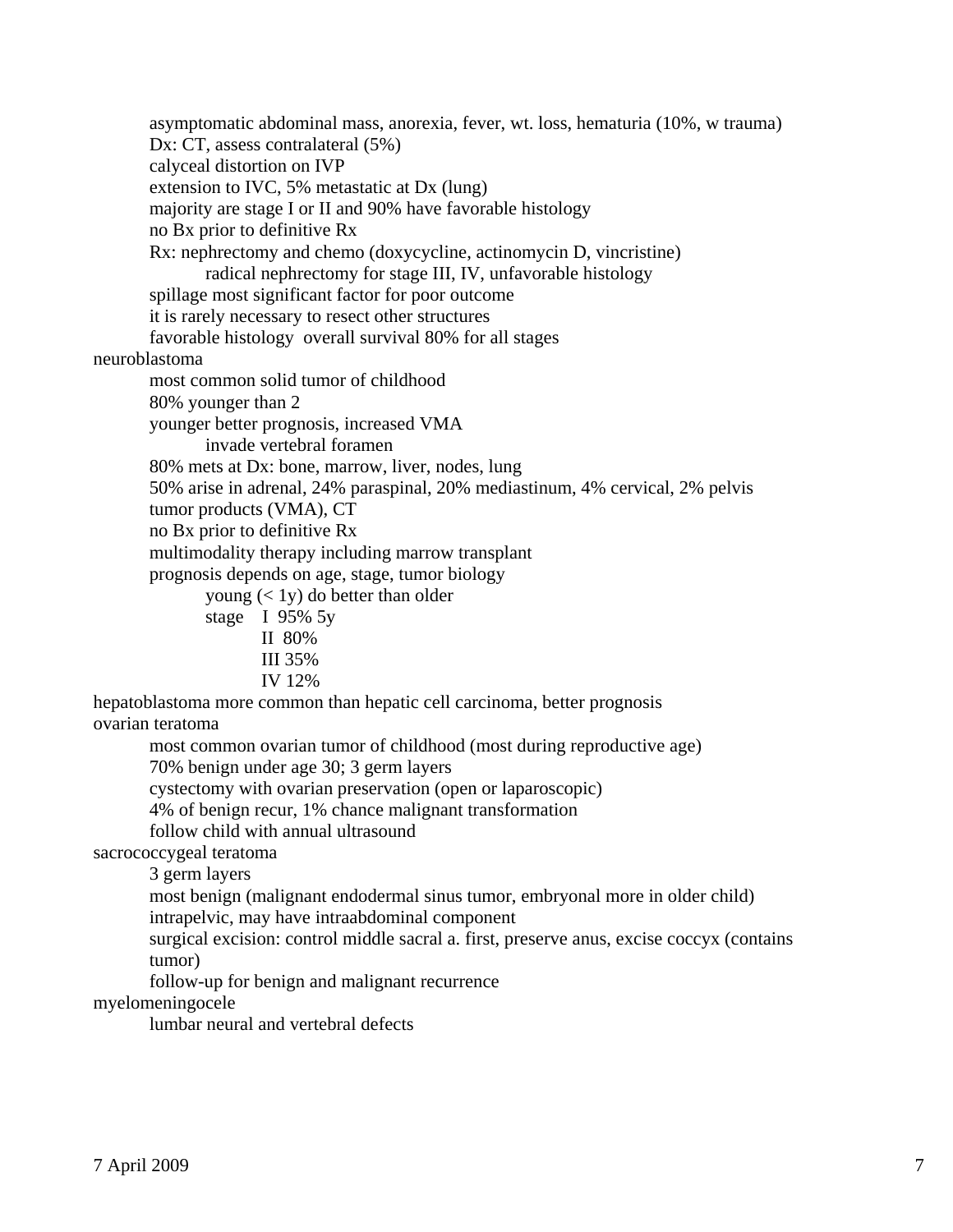#### **Miscellaneous**

appendicitis most commonly misdiagnosed  $<$  3 for mesenteric adenitis, gastroenteritis CT less reliable in child, less fat stranding scorpion bite child autonomic nervous system activation, depolarization neuromuscular junctions intense local pain, blurred vision, dyspnea, incontinence, M spasm Rx: airway control, sedation, cardiac monitor for arrhythmias, calcium gluconate for M spasms, (no narotics, exacerbate neurotoxic effects) no tourniqued, debride pediatric head injuries leading cause of traumatic death in child, 40% of deaths < 1y poor prognostic indicators:  $age < 1y$ ,  $BP < 135$ , need for vasopressors, hi glucose, low bicarb, hi ICP,  $GCS < 81<sup>st</sup> 24h$  hyperventilation no benefit GCS rising to  $> 81<sup>st</sup>$  6h marked increase in survival complete androgen insensitivity syndrome (CAIS) X-linked single gene causing androgen receptor gene mutation 46XY, but phenotype female bilateral testes, breast development at puberty testes often in hernia sac remove testes @ puberty, cancer risk no female organs, treat as female hereditary spherocytosis autosomal dominant, defect in RBC membrane structural protein spectrin shortened RBC lifespan, osmotic fragility anemia, reticulocytosis, jaundice, splenomegaly, pigment gallstones (94% by 13) increased osmotic fragility, high sequestration, destruction by spleen wait until at least age 4 before splenectomy, cholecystectomy at same time **Differential diagnosis**  intestinal obstruction air reaches the colon 6-12h post-partum neonate double bubble: duodenal atresia, annular pancreas 3w double bubble: malrotation

3-12w vomiting: pyloric stenosis (male predominant, FH)

3w-18mo vomiting: intussusception

congenital lobar emphysema

7 April 2009 8

respiratory distress

TEF

diaph hernia